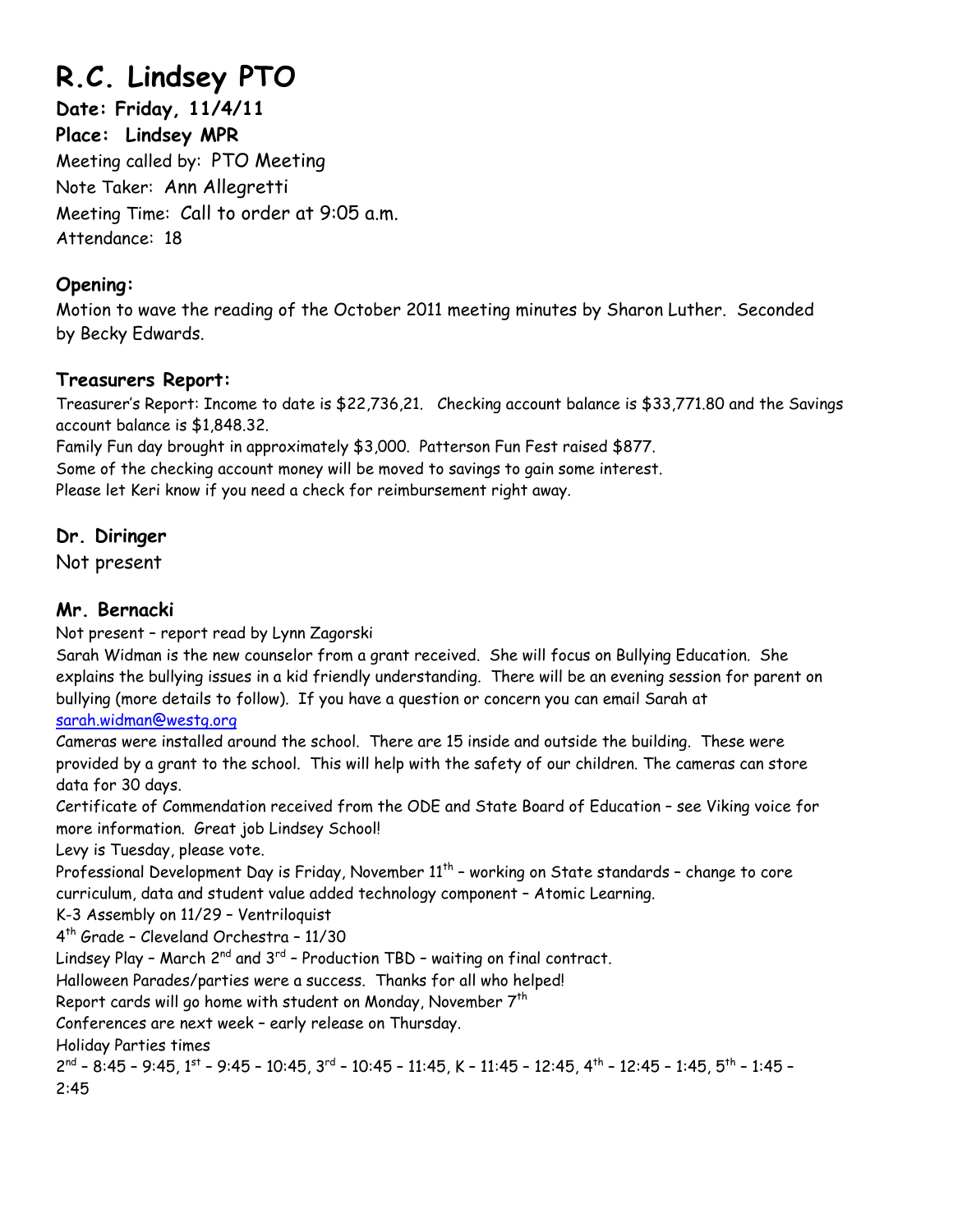### **Committees**

Book Fair -Theresa Kulp/Sally Contizano - Book fair is from Nov. 7 - 17<sup>th</sup>. We will be doing coin wars again this year. We need volunteers to help wrap coins. Last year we raised \$1,000 that we used to buy books for our school library. Book fair will be open during conferences and Donuts at Dawn. Also you can shop online this year but only during our book fair dates. Taking preorders for Diary of a Wimpy Kid. Box Tops –Contest results are in…Mrs. Scott's class won 1<sup>st</sup> place. Mr. Petronsky won 2<sup>nd</sup> place and Mrs. Todd won 3<sup>rd</sup> place. We were able to send in 21,000 box tops. We will receive a check from Box Tops for \$2,100. Next contest will start in Mid January.

Boo at the School – (formerly Family Fun Day) – Shannon Gamiere – Thank you to everyone who helped volunteer for this event. We had plenty of volunteers. Someone mentioned that a friend of the family said she was amazed by the event and how wonderful everything turned out. Shannon agreed to run this event next year. Suggestions were to have basket themes at the beginning of the year when parent are selected for room moms. Suggestion was also brought up that we lower the cost of wrist bands to bring in more people.

Donuts at Dawn – Danielle Pitcock -A – L families are asked to come on Monday and M – Z on Tuesday. Times are 7:30 – 8:15 a.m.

Family Nights – Keri Pattison – There will be a skating party at United Skates on Tuesday, November 22nd. We will be selling tickets week before the party.

Holiday Shop – Sarah Mann – The shop is one month away. She will start collecting everything to price ticket and sort. Need wrapping paper if anyone would like to donate. Sarah will have more items in the dollar range. This is not a fundraiser. Point is to break even. Each classroom will have 45 minutes to shop. Wrapping is done after they shop. Volunteers will be notified. Open shopping will be on Friday for all to shop after lunch.

Market Day – Becky Edwards – Overwhelming response in just 3 weeks. We raised \$350 which we can purchase 25 pies. These will be given to the Chester Christian Center where they have a food bank. They have over 35 local families that go weekly for goods. It is very exciting to be able to give to our community. The goal was to be able to buy a pie from each classroom which would have been 18 pies…we exceeded our goal. Winners were Mrs. Trentanelli at \$55, Mrs. Lachman at \$43.00, and Mrs. Todd am/pm at \$42. All classes will get a treat.

Membership – Lynn Zagorski – Directory is in process. There were a couple of resolutions that needed to be resolved before printing. Directories will be available for \$10.00.

Refreshments – Chris Lewis – Teacher conference meals – need volunteers for salads and desserts. See Chris if you would like to help.

### **Old Business**

Levy – The .95 mil permanent repair levy is on the November 8 ballot. This will repair roofs, heating, cooling and parking lots. Also on the ballot are 3 open school board positions. Please get out on vote.

### **New Business**

Recycling Program – Sarah Mann – Terracyle is a recycling program that takes empty Capri sun or Kool-aid pouches, candy wrappers, candy bags, pens, pencils, markers. They also take cell phones, digital cameras, mp3 players. We get cash for all of these items. There are recycle bins in the MPR. Please save these items and send into school with your child.

Adopt a Family – We will sponsor this program for the holidays. We may sponsor 2 – 3 families. There are needs in our schools and we want to help our families out this holiday season. More information will be sent out soon. Please let Mrs. Cunningham know if there are any families that are in need. This will be left confidential.